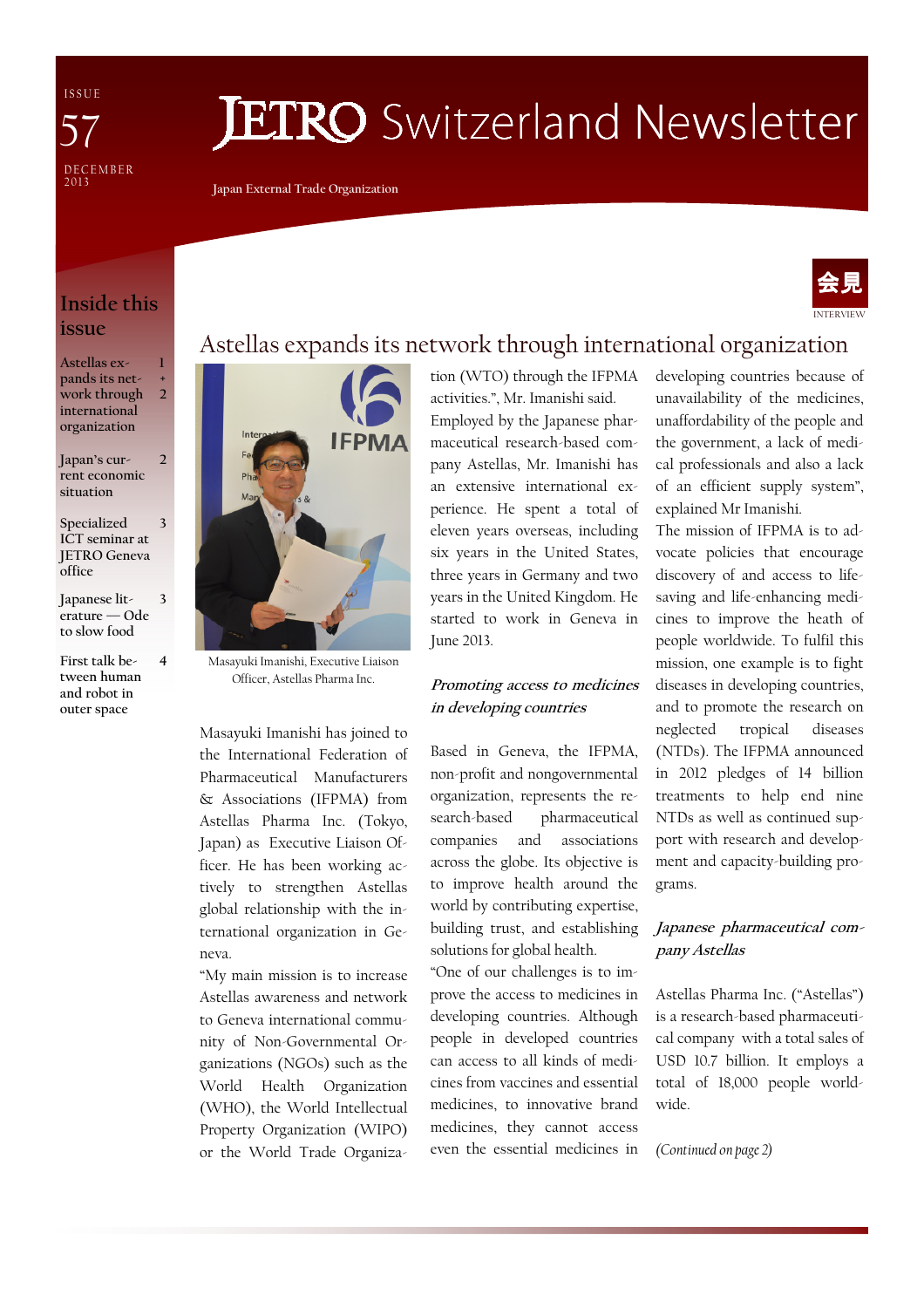# Japan's current economic situation

 $20$ 

動向 According to the Cabinet Office, "Japanese economy is on the way to recovery at a moderate pace" and "the recovery is expected to take hold as household income and business investment continue to be on upward trends, while exports move toward picking up and the effects of the policies develop" (November 2013 report).

> The recovery of the Japan's economy is reflected by several indices. As shown on the graph, the Tankan judgment survey on forecast for business conditions increased for all sizes of manufacturing industries. For instance, it increased from –10 in March 2013 to +14 in March 2014 for large manufacturers. Moreover, the seasonally adjusted index of the industrial production rose 5.4% from the previous year to 99.3 in October 2013 (2010=100).

> Exports increased 18.4% over the year to ¥ 5,900 billion in November. Exports were up for all regions: +18.9% for Asia, +20.8% for



forecast for business conditions Source: Bank of Japan

North America and +17.1% for Western Europe. Exports of transport equipments (+25.6%,) and of chemicals (+21.4%) increased at the fastest rates.

The domestic demand also contributed to the economic recovery. The average of monthly consumption expenditures per household was ¥ 290,676 in October 2013, marking



Source: Statistics Bureau, Ministry of Internal Affairs and Communications

an increase by 2.3% in nominal terms and by 0.9% in real terms from the previous year. In addition, the consumer price index rose 1.1% to 100.7 (1010=100) in October 2013 over the year.

The unemployment rate continues to decrease. It was 4.0% in October 2013 against 4.2% in October 2012 (see graph).

#### Astellas expands its network through international organization

(Continued from page 1)

INTERVIEW

55% of its turnover is achieved in Japan, 21% in the United States, 20% in Europe and 4% in the rest of Asia.

Ranked 17<sup>th</sup> largest pharmaceutical company in the world, it focuses on three main fields: urology, transplantation and cancer.

It has been established in 2005

through the merger of Yamanouchi Pharmaceutical Co., Ltd. and Fujisawa Pharmaceutical Co. "The competition of the pharmaceutical industry was getting more severe, that is why we needed to reach to the critical mass of our R&D expertise & capacity and product portfolio by merging the two companies", said Mr. Imanishi. The name of Astellas comes from "Stellas" named after

the Latin word "stella" (star) and the English "stellar" to mean "aspired stars".

"I would like Astellas to contribute to the global society and community as a shining star to fight against diseases through developing novel and innovative medicines for the patients who is suffering from painful diseases.", he further said.

SITUATION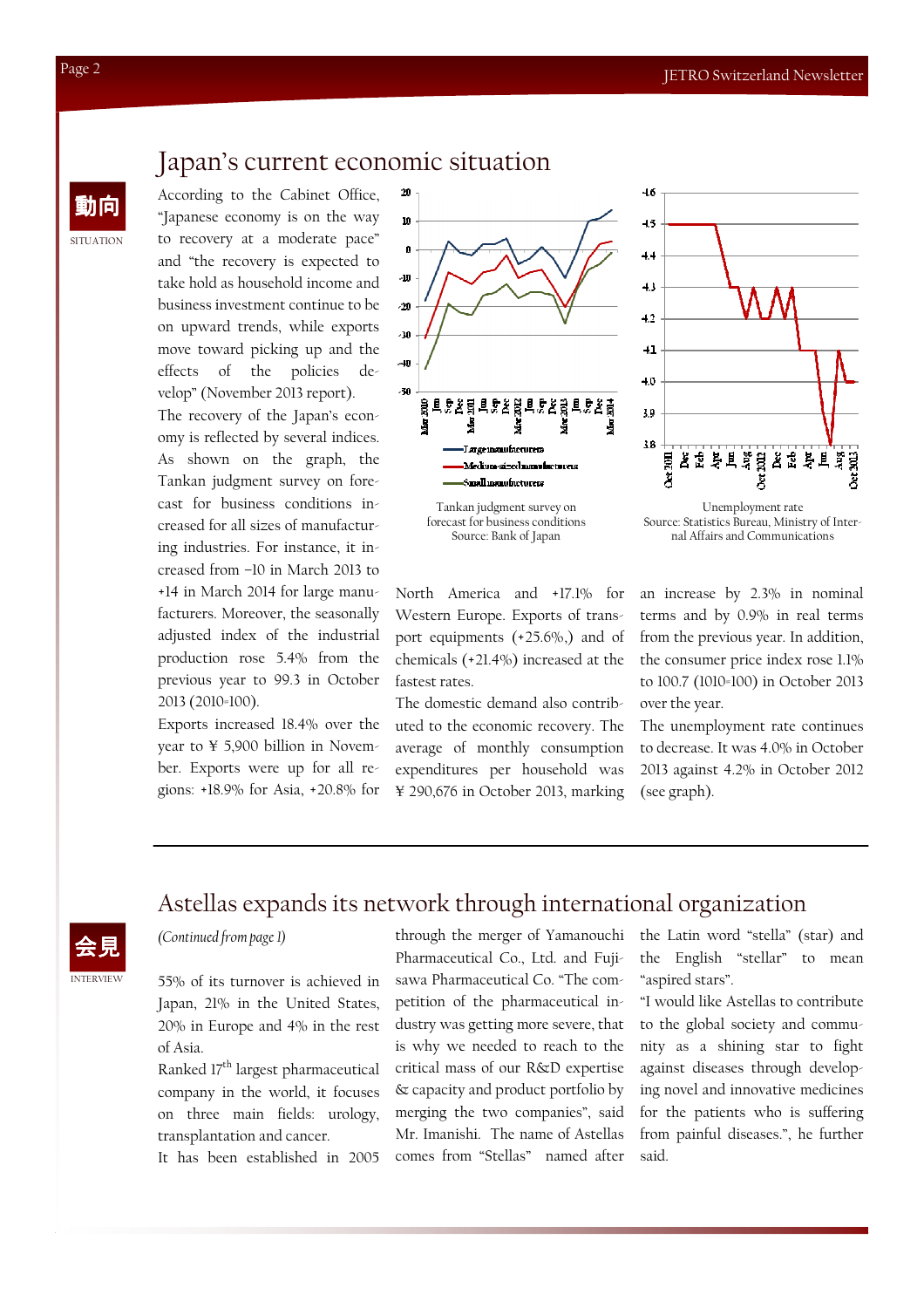# Specialized ICT seminar at JETRO Geneva office

JETRO Geneva held a seminar on ICT (Information and Communication Technologies) on December 2, 2013.

JETRO's Geneva Director General, Koichiro Nakamura, welcomed the participants. He also introduced JETRO's worldwide and Swiss presence, Japan's current economic situation and revitalization strategy.

Yuki Hagihara, Vice-President of Fujitsu, presented Japan's ICT market. He outlined that Japan is the second world largest IT market, accounting for 11% of the global spending.

Furthermore, he introduced Fujitsu — the fourth largest IT services provider in the world. He pointed out some recent Fujitsu's smart community projects, such as the one in collaboration with the



Yuki Hagihara, Vice-President, Fujitsu

city of Aizuwakamatsu, Fukushima Prefecture, to develop an Energy Control Center, and the one in collaboration with Toyota Motor Corporation on demonstration tests for energy data management in Aichi Prefecture.

Following a closing speech by Philippe Meyer, Director of International Relations at the Geneva Chamber of Commerce and Industry, and Services (CCIG), participants enjoyed a sake tasting presentation and degustation. ICT Mini Seminar at JETRO Geneva office

# Japanese literature — Ode to slow food

Ito Ogawa is a contemporary Japanese writer born in 1973. She made her first steps in the world of literature with Children's literature. Restaurant of Love Regained [Le restaurant de l'amour oublié] is her first novel, it has been a real success in Japan, such a success that a film was even based on the novel.

The story is very simple, yet extremely touching and full of poetry.

The main character is Rinco, a young woman of 25 years that loses her voice after an unhappy end love story. She has nowhere to go so, though it is not her real desire, she decides to go back to her home village. She goes to live with

her mother in a remote countryside area of Japan. Her mother is an eccentric person that shares her life with a domesticated pig called Hermes. She owns a bar, unique meeting point of that village, in the middle of nowhere.

With no job, Rinco, who is passionate with cooking, decides to open a restaurant, and she discovers talents in the art of making people happy by cooking for them. Each dish is meditated and created depending on the personality of the guest. Rinco respects each foodstuff as a gift from nature. She invents for her clients unique dishes that are prepared and enjoyed slowly awakening unsuspected

feelings such as deep love. Rinco's dishes are prepared with so much love that it feeds not only the body but also the soul, giving each person enough energy to keep on living and to keep on smiling in spite of the bad trick of life such as disease. Quickly the rumor says that if one eats at Rinco's place called "The Snail" happiness and chance will knock at one's door.

The lesson of that refreshing novel is not only that love and compassion can change lives but also that food and slow food can lead to a state of mind close to Nirvana. This book is like a modern fairytale with this fatalistic touch that characterizes Japan.